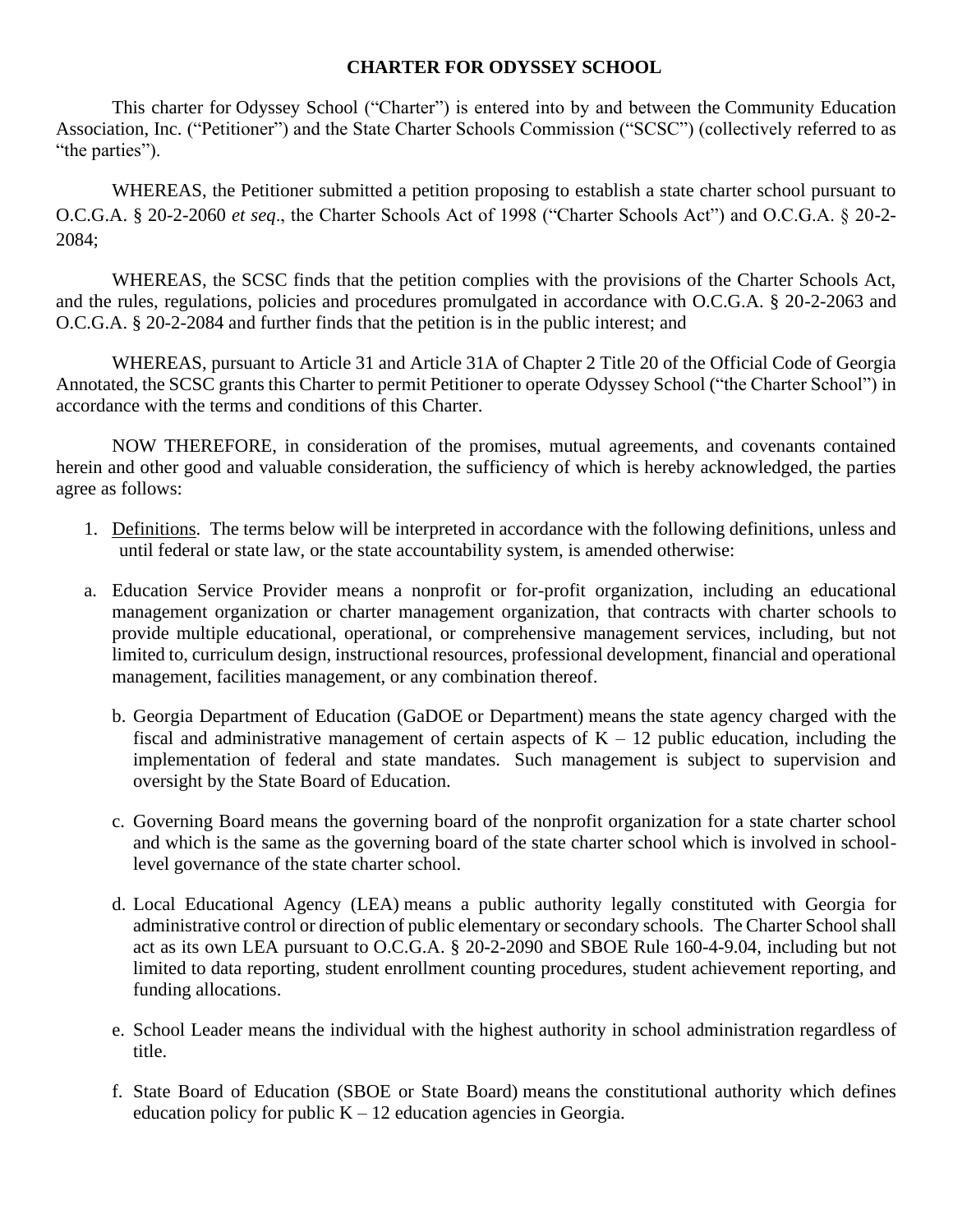- g. State Charter Schools Commission (SCSC): means the state-level authorizing entity working in collaboration with the Department of Education under the authority of the State Board of Education
- 2. Charter Term. The SCSC grants this Charter to Petitioner to operate the Charter School for a five-year term beginning on July 1, 2020 and expiring on June 30, 2025.
- 3. Enrollment Limit. The Charter School shall serve grades K-8. The Charter School's total enrollment shall not exceed 500 students at any point during the charter term (enrollment limit). The enrollment limit may only be modified after SCSC approval through amendment of the charter.
- 4. Mission Statement. To provide a challenging, high-quality education that creates an enthusiasm for learning through an innovative, hands-on curriculum while maintaining a focus on the needs of each student.
- 5. Essential or Innovative Features. The Charter School seeks to be a better choice for scholars' achievement through Kagan classroom management techniques, Give Me 5 Positive Behavior Interventions, Ortan Gillingham Dyslexia Testing Battery and Reading Interventions, and adjusted classroom schedules to allow for Early Intervention Program Support (EIP) in all grades.
- 6. Open Enrollment and Admissions. The Charter School shall comply with the open enrollment and admissions provisions set forth in O.C.G.A. § 20-2-2066. Enrollment shall be open to any student in accordance with the following criteria:
	- a. Attendance Zone. Enrollment shall be open to any grade level eligible student who reside in Coweta County or Meriwether County, Georgia.
	- b. Application. To be eligible for enrollment at the Charter School, students residing in the attendance zone must submit a timely application to the Charter School in accordance with the deadline set by the Charter School. The Charter School may not use admissions criteria or applications that would not otherwise be used at a traditional public school, including requests for letters of recommendation, essays, resumes, or information regarding a student's school or community activities, grades, test scores, attendance record, or disciplinary history. The Charter School may use applications for the purpose of verifying the student's residence within the school's attendance zone and grade level, provided the application is consistent with SCSC Rule 691-2-.05. The Charter School may gather other relevant information from students after enrollment is determined.
	- c. Random Lottery. If the number of timely applicants received by the Charter School exceeds the capacity of a program, class, grade level, or building, the Charter School shall ensure that such applicants have an equal chance of being admitted through a random selection process in accordance with O.C.G.A. § 20-2-2066(a)(1)(A) and SCSC Rule 691-2-05. The Charter School shall not conduct more than one lottery per grade per admissions cycle.
	- d. Statutory Enrollment Priorities. In accordance with O.C.G.A. § 20-2-2066(a)(1)(A) and SCSC Rule 691-2-.05, the Charter School may give enrollment priority to the following categories of applicants and in the following priority: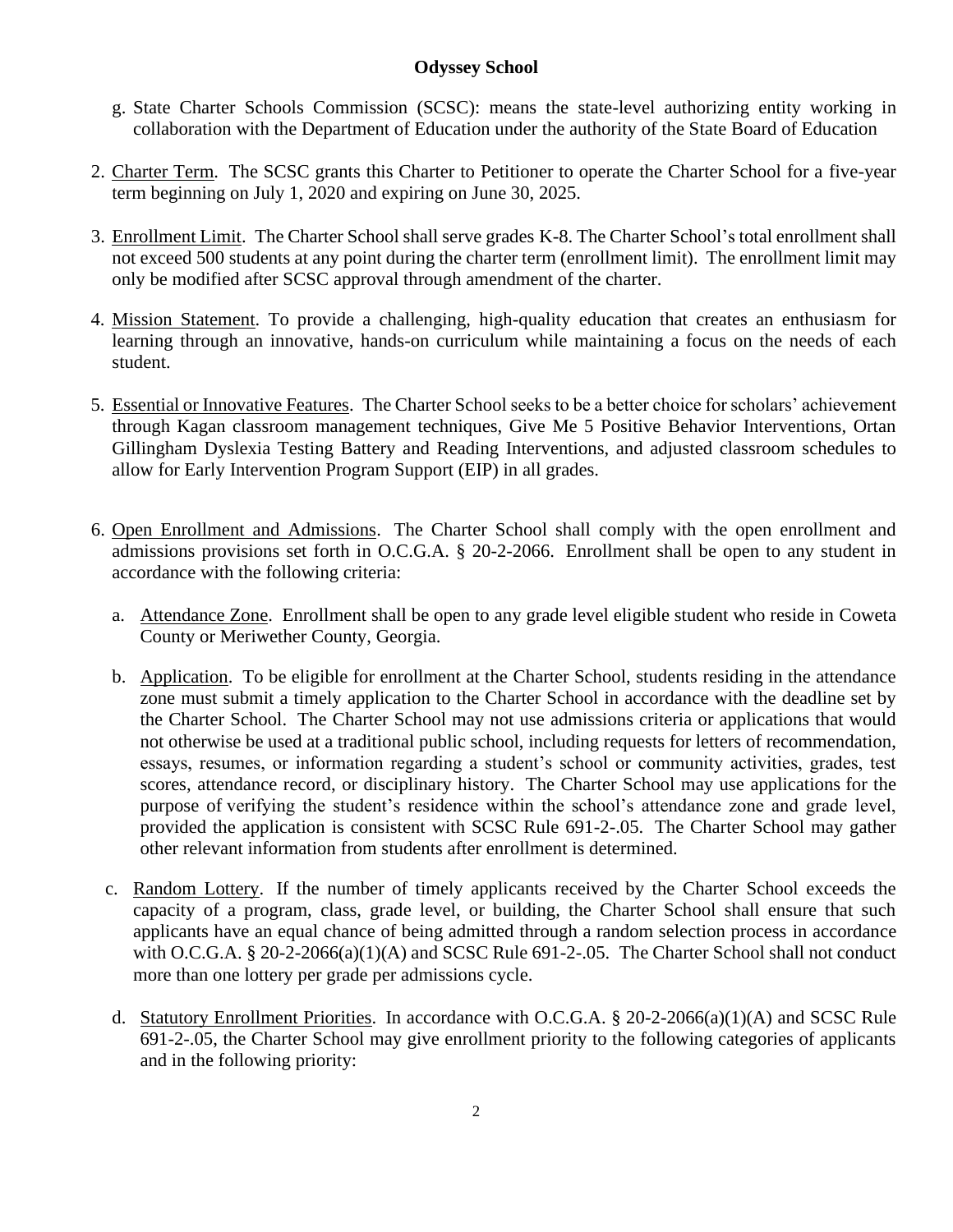- i. A sibling of a student enrolled in the Charter School; and
- ii. A student whose parent or guardian is a member of the governing board of the Charter School or is a full-time teacher, professional, or other employee at the Charter School.
- e. Outreach and Marketing. The Charter School shall utilize reasonable outreach and marketing measures to make all potential applicants aware of opportunities for enrollment at the Charter School, including, but not limited to, seeking the enrollment of a cross section of the school-age population throughout the attendance zone, consistent with the requirements of O.C.G.A. § 20-2-2066. The SCSC, upon a finding that the outreach and marketing measures taken by the Charter School are inconsistent with applicable law or the representations made by the Charter School in the Application and/or other representations or submissions to the SCSC, may require the Charter School to take further action, including but not limited to, requiring the Charter School to extend its enrollment period, delay or void its random lottery, and/or conduct further specified outreach and marketing steps.
- f. Use of Parental Agreements for Withdrawal or Reenrollment. The Charter School may adopt policies setting forth parental volunteer or service expectations and may require parent to sign an acknowledgement of those expectations. The Charter School may not withdraw, decline to reenroll, or otherwise discipline a student for a parent's failure to meet such expectations. The Charter School may not communicate to a student or parent that it has the authority to withdraw, decline to reenroll, or otherwise discipline a student for a parent's failure to meet volunteer or service expectations.
- g. Enrollment Opportunity. The Charter School shall also ensure open enrollment for each grade served for which space is available and shall not adopt any policy or practice that restricts enrollment to specific grade levels within the grade span served by the school or to a particular class of students served by the school. The Charter School must offer at least one annual enrollment opportunity for each grade served for which space is available.
- 7. Maximum Flexibility Allowed by Law. In exchange for the Charter School's agreement to meet or exceed the performance-based goals and measurable objectives set forth in Section 9 below, the SCSC grants the maximum flexibility allowed by law to the Charter School. Pursuant to O.C.G.A. § 20-2-2065(a), the Charter School shall be entitled to the maximum flexibility allowed by law from the provisions of Title 20 of the Official Code of Georgia Annotated and from any state or local rule, regulation, policy, or procedure established by a local board of education, the SBOE, or the GaDOE. Notwithstanding this maximum flexibility, the Charter School shall comply with the terms of this Charter, the Charter Schools Act, including the provisions set forth in Section 16 below, and any rules, regulations, policies, or procedures established by the SCSC consistent with the Charter Schools Act.
- 8. Accreditation. Reserved.
- 9. Comprehensive Performance Framework and Performance Expectations.
	- a. Incorporation Into Charter Contract.The Comprehensive Performance Framework (CPF) adopted by the SCSC shall be incorporated into the Charter as Exhibit A. The CPF shall supersede and replace any and all assessment measures, educational goals and objectives, financial operations metrics, and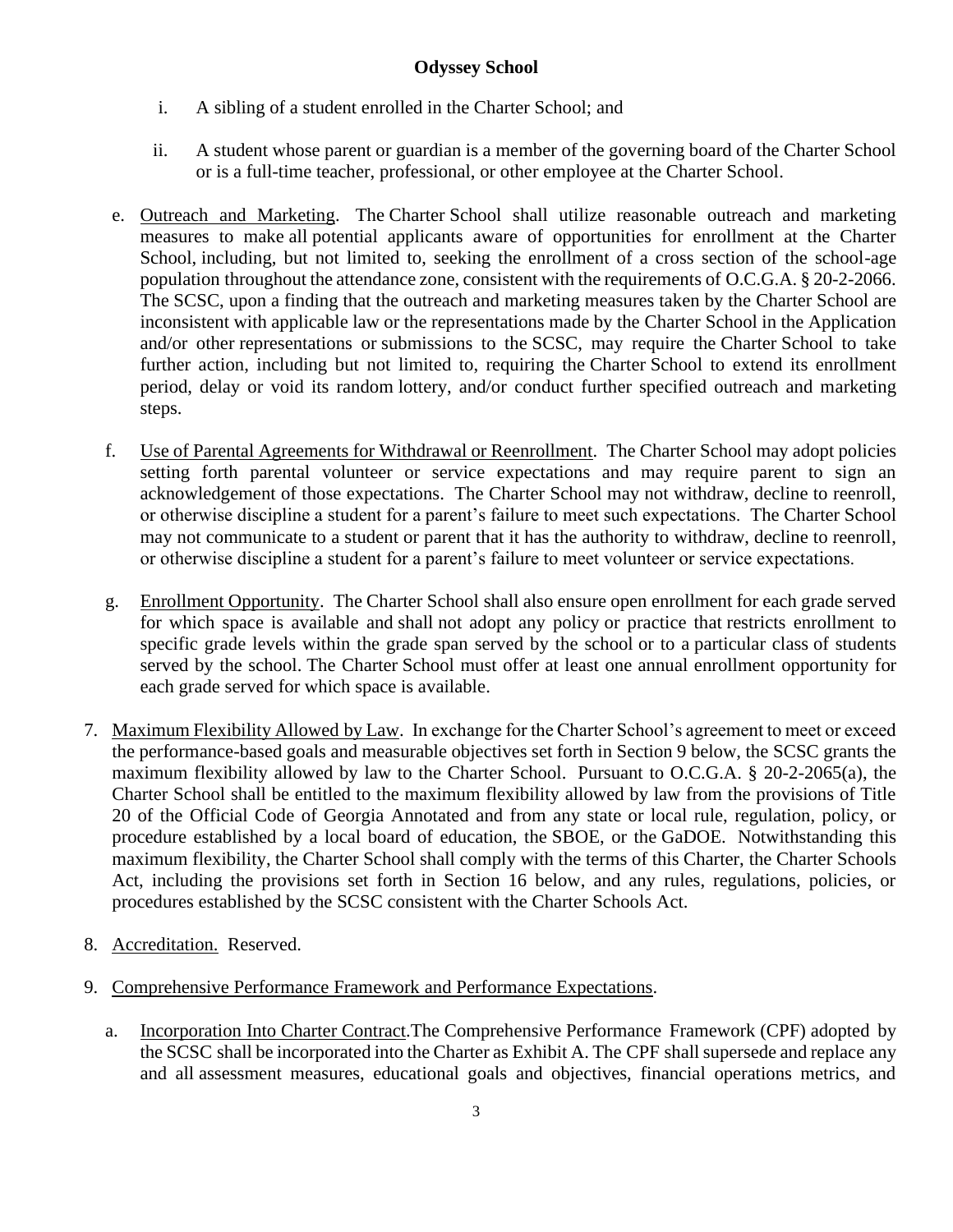organizational performance metrics set forth in the Application and not explicitly incorporated into the CPF or this charter contract. The specific terms, forms and requirements of the CPF, including any required indicators, measures, metrics, and targets, are maintained and disseminated by the SCSC and will be binding on the Charter School. Material amendments to the CPF shall require approval by the SCSC and shall be automatically incorporated into this Charter Contract upon SCSC approval without further amendment to the Charter Contract. If such modifications or amendments are required, including modifications to address amended laws, the SCSC will use best efforts to apply expectations for school performance in a manner consistent with those set forth in the CPF.

- b. Monitoring and Reporting. In accordance with SCSC Rule 691-2-.03, the SCSC shall monitor the Charter School's progress in relation to the indicators, measures, metrics and targets set out in the CPF, as well as other applicable rules and laws. The SCSC shall publicly report the Charter School's achievement and compliance at least annually following the completion of the Charter School's first year of operation.
- c. Performance Expectations. **The Charter School's performance in relation to the indicators, measures, metrics and targets set forth in the CPF shall provide the basis upon which the SCSC will decide whether to renew the Charter School's Charter Contract at the end of the charter term. This section shall not preclude the SCSC from considering other relevant factors in making renewal decisions.**
- d. Mission-Specific Goals. The operational portion of the CPF incorporated as Exhibit A, holds the Charter School accountable for the following mission-specific goals:
	- a. Students are able to discover and develop their talents through active engagement in challenging and enjoyable learning experiences which are constructed around their individual interests, learning styles, and preferred modes of expression. All grade levels will support:
		- i. For each year in the charter term, the Charter School will participate in at least one Community Improvement project and/or local benefit program.
		- ii. For each year in the charter term, the Charter School will participate in at least one activity which supports local and/or international aid and awareness of Humanitarian Projects.
- e. Performance Review Presentations. In the event that the Charter School fails to meet standards in accordance with the CPF, the Charter School may be required to make an annual, in-person report to the Commission ("Performance Review Presentation"). At least one Board member and one staff member must attend the Annual Performance Review Presentation. Presentations shall be in the form and manner requested by the SCSC.
- 10. Assessment and Accountability. Notwithstanding Sections 7 and 9 above, the Charter School is subject to all accountability and assessment requirements set forth within Title 20 of the Official Code of Georgia Annotated and any corresponding State Board Rules, including but not limited to the accountability provisions of O.C.G.A. §§ 20-14-30 through 41. The Charter School is further subject to all federal accountability requirements under the Elementary and Secondary Education Act, including its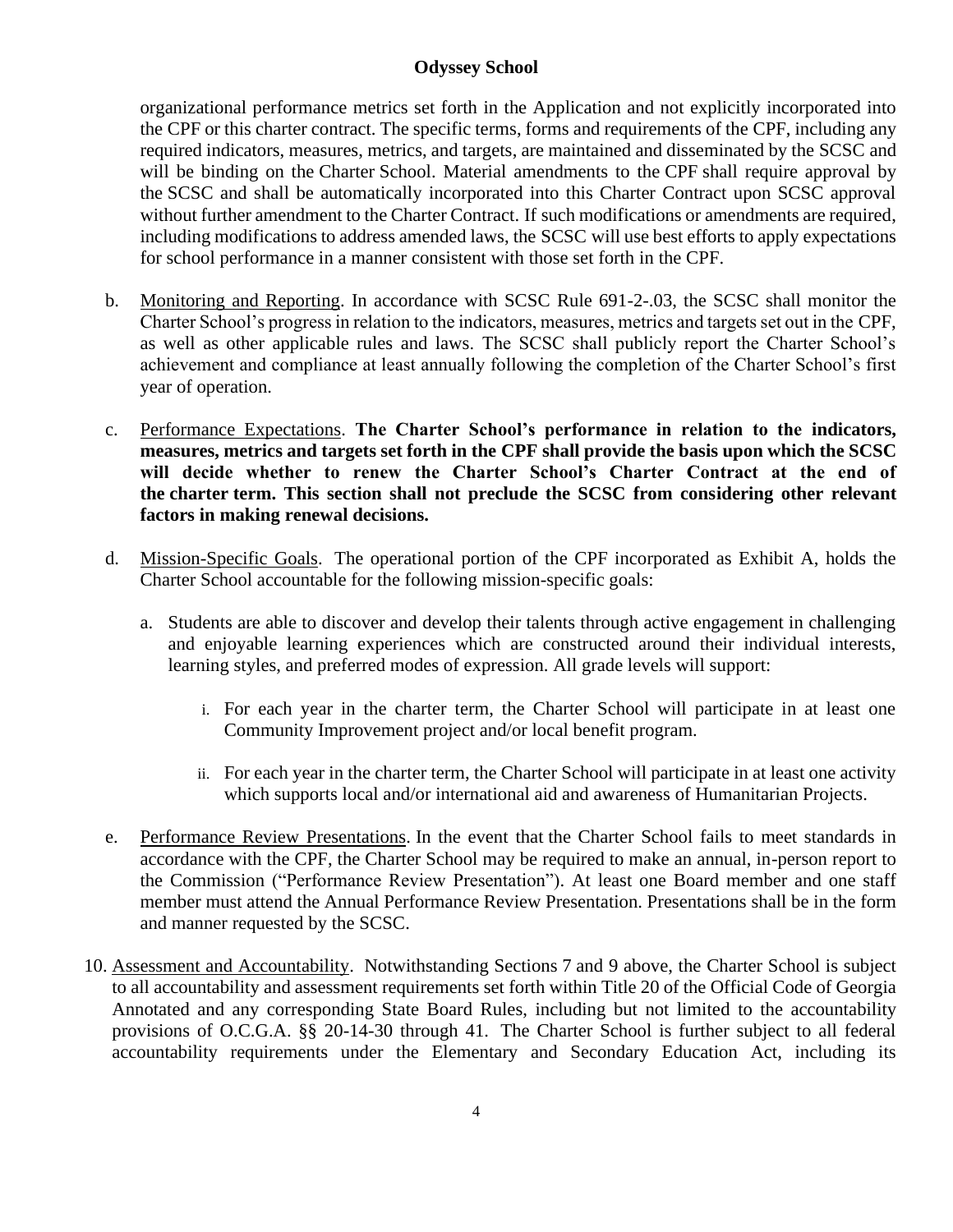reauthorization as the Every Student Succeeds Act and any subsequent amendment thereto and provisions of state law or regulation that implement the federal law.

- 11. Annual Report. The Charter School shall submit an annual report by the deadline established by O.C.G.A. § 20-2-2067.1(c) of each year to the GaDOE and to the SCSC that complies with all requirements established by the GaDOE or applicable law.
- 12. Withdrawal Without Penalty. The Charter School shall comply with the provisions of O.C.G.A. § 20-2- 2066(d) for withdrawing students. The Charter School agrees that a student may withdraw without penalty from the Charter School at any time and enroll in another public school in the local school system in which such student resides.
- 13. State and Federally Mandated Educational Services.
	- a. Students with Disabilities. The Charter School shall comply with all federal education laws and regulations applicable to students with disabilities, including Section 504 of the Rehabilitation Act of 1973, Title II of the Americans with Disabilities Act, and the Individuals with Disabilities Education Act.
	- b. English Language Learners. The Charter School shall comply with all applicable federal laws and regulations relating to the provision of education services to English Language Learners.
	- c. Supplemental Education. The Charter School shall provide supplemental education services in required cases pursuant to the Elementary and Secondary Education Act, including its reauthorization as the Every Student Succeeds Act and any subsequent amendment thereto and provisions of state law or regulation that implement federal law.
	- d. Remediation. The Charter School shall provide remediation in required cases pursuant to the Elementary and Secondary Education Act, including its reauthorization as the Every Student Succeeds Act and provisions of state law or regulation that implement federal law.

# 14. Governance Structure.

a. Governing Board. The Charter School shall utilize an autonomous governing body in the form of a governing board (Governing Board), which shall operate in accordance with its bylaws and which shall be responsible for complying with and carrying out the provisions of this Charter, including compliance with all applicable law. The Governing Board shall exercise substantive control over such areas as personnel decisions, financial decisions, curriculum and instruction, resource allocation, establishing and monitoring the achievement of school improvement goals, and school operations, which are listed by way of example and not by limitation. Pursuant to O.C.G.A. § 20-2-2084(e), all members of the Governing Board shall be United States citizens, residents of Georgia, and shall not be employees of the Charter School.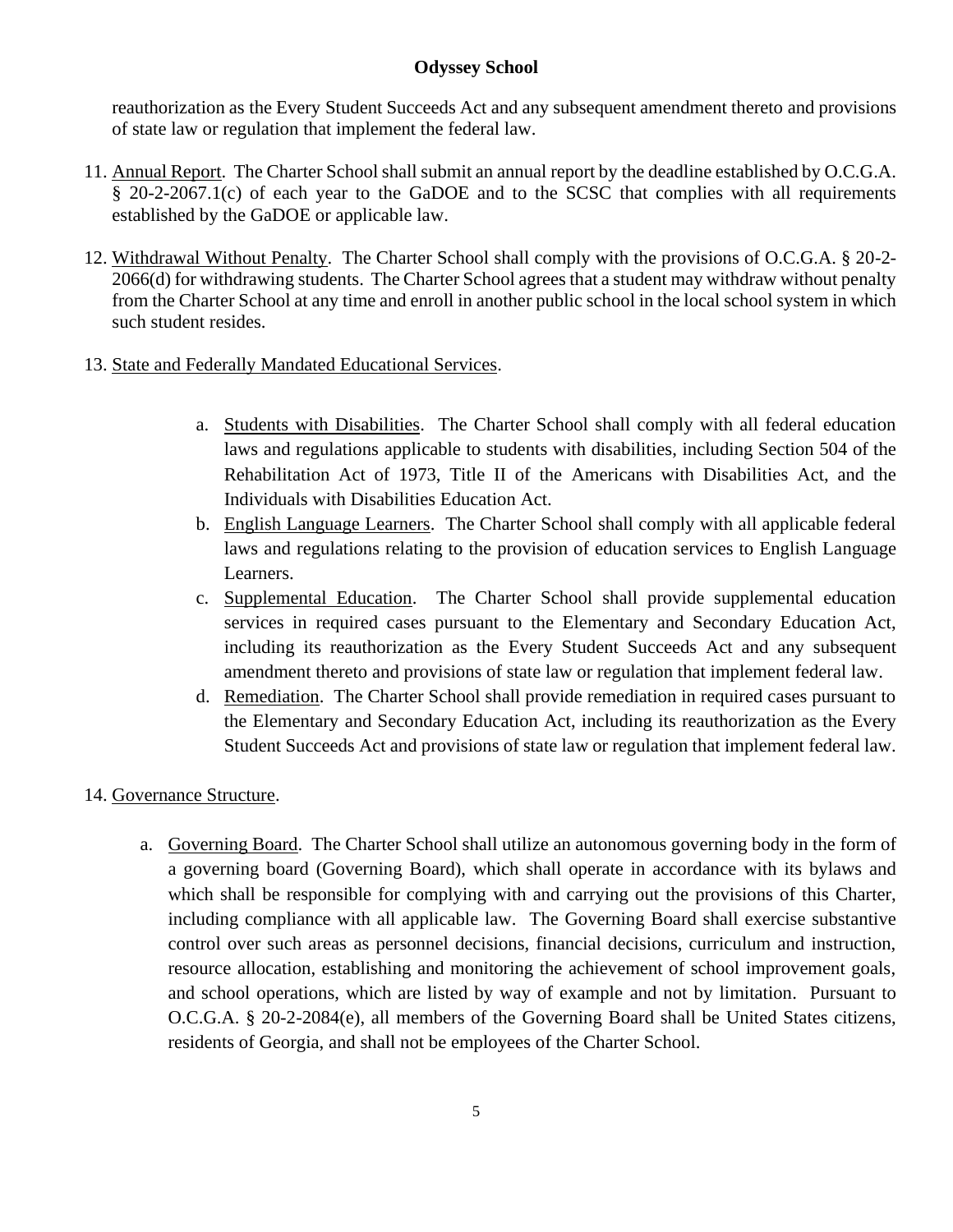- b. Function. It shall be the function of the Governing Board to uphold the Charter School's mission and vision, to set policy for the Charter School, to work collaboratively with school officials to ensure the Charter School complies with the performance goals enumerated in Section 9 above, to ensure effective organizational planning, and to ensure financial stability of the Charter School.
- c. Public Meetings. The Governing Board is subject to and shall comply with the Open and Public Meetings Act, O.C.G.A. § 50-14-1 *et seq.,* and any subsequent amendment thereof. The Governing Board shall conduct regular meetings consistent with principles of transparency and avoidance of actual or apparent conflicts of interest in the governance of the Charter School.
- d. Public Records and Transparency. The Governing Board is subject to and shall comply with the Open Records Act, O.C.G.A. § 50-18-70 *et seq.,* and any subsequent amendment thereof*.* Pursuant to O.C.G.A. § 50-18-70(b)(2) the Governing Board shall ensure that all public records that are maintained or received by a private person or entity in the performance of a service or function for or on behalf of the Charter School are available to the public in the same manner and extent as records collected or maintained by the Charter School. The Governing Board shall maintain its adopted policies, budgets, meeting agendas and minutes, financial audits, and annual reports, and shall make such documents available for public inspection. Additionally, to promote transparency, the Charter School shall ensure that the following information, at a minimum, is easily accessible on the Charter School's website:
	- i. Governing Board membership;
	- ii. Governing Board meeting calendar;
	- iii. Meeting agendas for upcoming Governing Board meetings;
	- iv. Meeting minutes for past Governing Board meetings unless the Georgia Open Meetings Act limits their publication;
	- v. Procedure for contacting School Leader;
	- vi. Procedure for contacting the Governing Board;
	- vii. Any admissions application utilized by the school;
	- viii. Notification of enrollment and admission procedures required by SCSC Rule 691-2-.05, including the date, time, and location of any upcoming enrollment lottery;
	- ix. Annual operating budget or summary thereof as required by O.C.G.A. § 20-2-167.1; and
	- x. The Charter School's charter contract.
- e. Conflicts of Interest. The Governing Board shall establish a formal policy to prevent and disclose conflicts of interest and compliance with the requirements of O.C.G.A. § 20-2-2084(e). Members of the Governing Board and all individuals employed at the Charter School shall abide by such conflicts of interest policy. Upon request, the Charter School shall provide conflict of interest forms to the SCSC demonstrating that governing board members are in compliance with the conflicts of interest policy.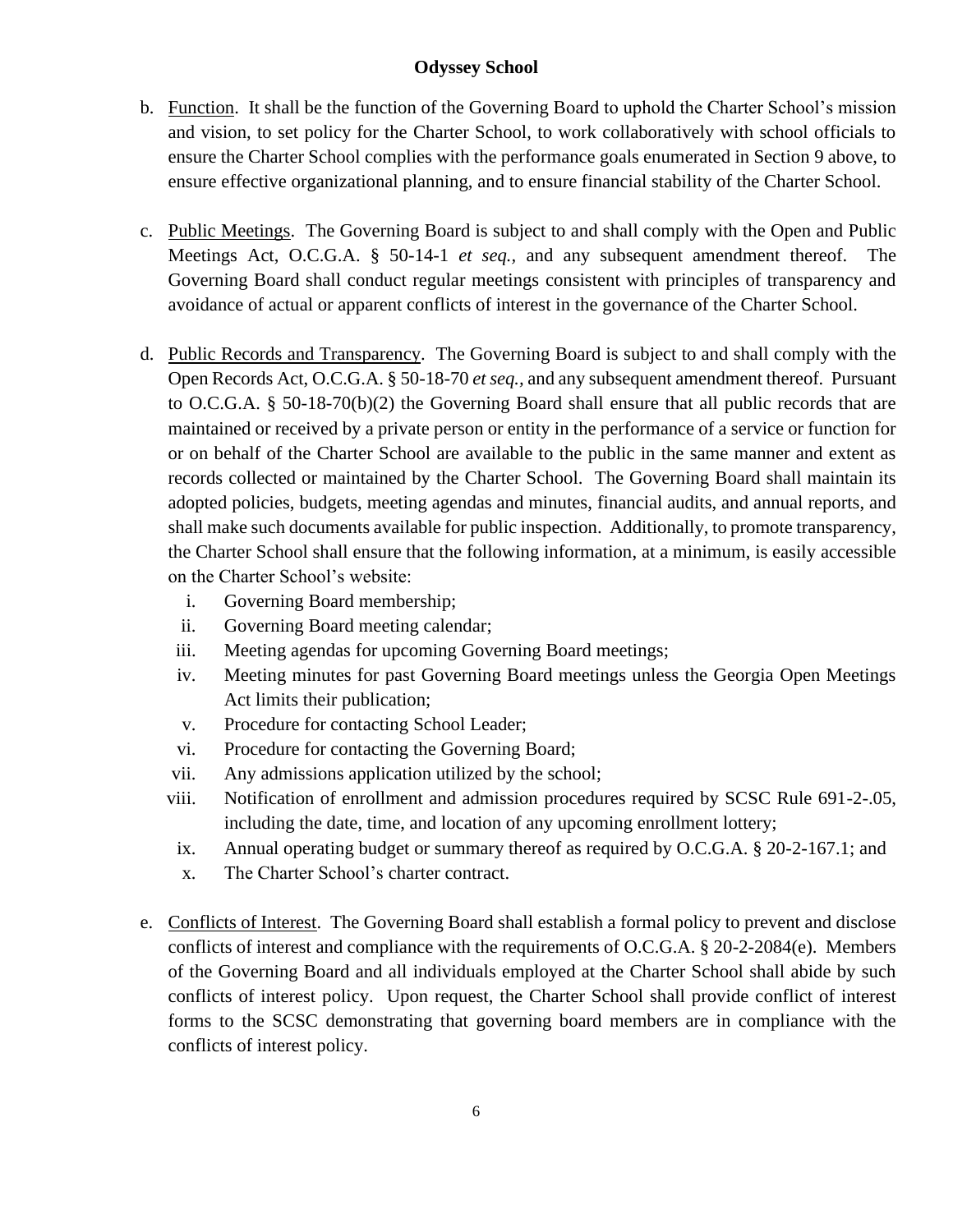- f. Public Status. Petitioner assures that the Charter School shall be a public, nonsectarian, nonreligious, nonprofit school organized and operated under the laws of the State of Georgia. Petitioner further assures that the Charter School shall not be home-based; however, this does not preclude the Charter School from using virtual-based instruction in a remote setting.
- g. Director Compensation. No member of the Governing Board shall receive compensation for his or her service on the Governing Board in excess of reasonable expenses incurred in connection with actual attendance at board meetings or with performance of duties associated therewith.
- h. Contractual Interference. No party to this Charter may interfere with the legal right(s) and/or obligation(s) of another party to execute the provisions of this Charter.

# 15. Fiscal Control.

- a. Financial Reporting Requirements. The Charter School shall follow the financial requirements of the GaDOE's Financial Management for Georgia Local Units of Administration Manual, for all funds received by the Charter School. This expressly includes, but is not limited to, developing and adhering to financial policies, preparing and adhering to operating budgets, accounting procedures, managing cash and investments, and segregation of duties and internal controls. The Charter School shall submit all information required by the State Accounting Office for inclusion in the State of Georgia Comprehensive Annual Financial Report.
- b. Annual Audit. The Charter School shall have an annual financial audit conducted by an independent certified public accountant licensed in the State of Georgia. The Charter School will submit their annual financial audit to the SCSC by November 1 each year or as otherwise required by applicable law. If the Charter School does not meet standards on the financial or operational sections of the CPF in the previous year, the SCSC may require the Charter School to utilize an independent certified public accountant selected by the SCSC to perform the subsequent year's annual audit.
- c. Chief Financial Officer. The Charter School shall designate a Chief Financial Officer. The Chief Financial Officer may be a contractor rather than a school employee; however, the SCSC will hold the Charter School accountable for all financial operations of the Charter School. The Chief Financial Officer shall possess the following minimum qualifications:
	- i. A baccalaureate or higher degree in business, accounting, or finance from an accredited college or university and a minimum of four (4) years' experience in a field related to business or finance; or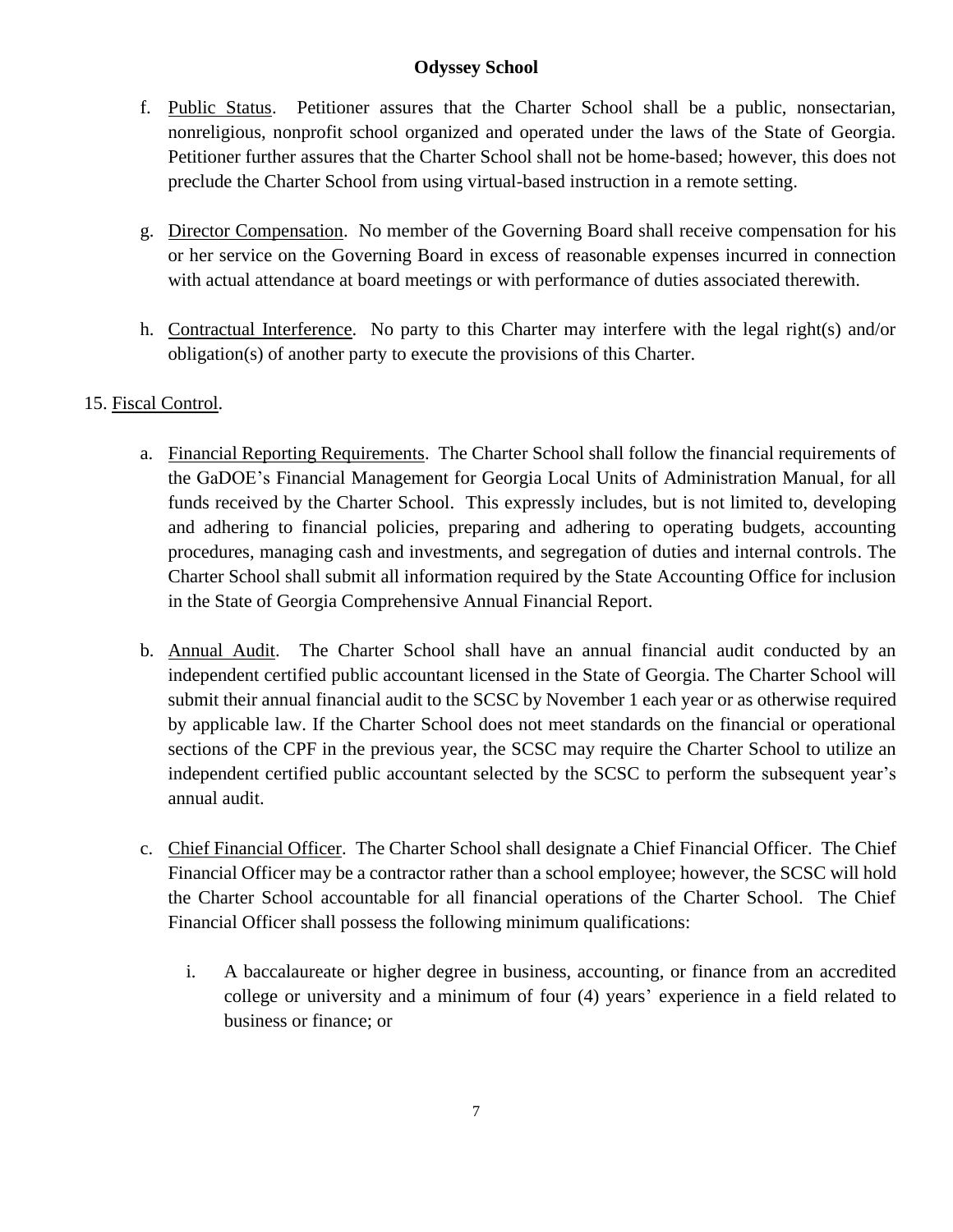- ii. Documented experience of ten (10) or more years in the field of business and financial management.
- d. Federal Monitoring Requirements. The Charter School shall comply with all federal monitoring requirements related to the receipt of federal funds.
- e. Charter School Program Eligibility. In the event the Charter School seeks grant funds under the Federal Charter School Program, the Charter School must satisfy all federal eligibility requirements as a prerequisite to applying for and receiving such funds.
- f. Insurance. Prior to opening, the Charter School shall secure adequate insurance coverage and the Charter School shall maintain such coverage throughout the charter term in accordance with the laws of the State of Georgia.
- g. Surplus Funds. Any surplus funds remaining at the close of each fiscal year will be used to enhance the Charter School's academic program. Under no circumstances shall any surplus be distributed to the Charter School's employee(s), board member(s), or Education Service Provider. Nothing in this subsection shall be construed to prevent the Charter School from setting aside surplus funds in a reserve account or budgeting and awarding performance bonuses as part of their annual operating expenses.
- h. Responsibility for Debts. The Charter School is solely responsible for all debts incurred by the Charter School and its Governing Board. Except as agreed hereto, the SCSC shall not be contractually bound to the Charter School or to any third party with whom the Charter School has a contract or from whom the Charter School has purchased goods or services.
- i. Distribution of Funds and Assets. In the event the Charter School ceases operation for any reason, the Charter School and its Governing Board will be responsible for concluding the business and affairs of the Charter School and will cooperate with the SCSC to the extent necessary to provide an orderly return of the students to their local school. Any public surplus remaining at the time the Charter School ceases operation shall be remitted to the SCSC, within thirty (30) days of ceasing operations. Any furniture and equipment purchased with public funds shall be delivered to the SCSC within thirty (30) days of ceasing operations in the manner specified by the SCSC. The SCSC shall not be responsible for the Charter School's unpaid debts in the event the Charter School does not have sufficient funds to pay all of its debts at the time it ceases operation. The date by which public surplus funds, furniture and equipment shall be remitted to the SCSC under this Section may be extended for a reasonable period of time as determined by the SCSC; provided that, within thirty (30) days of the Charter School ceasing operations, the Governing Board makes a written request for an extension of time that describes the basis for the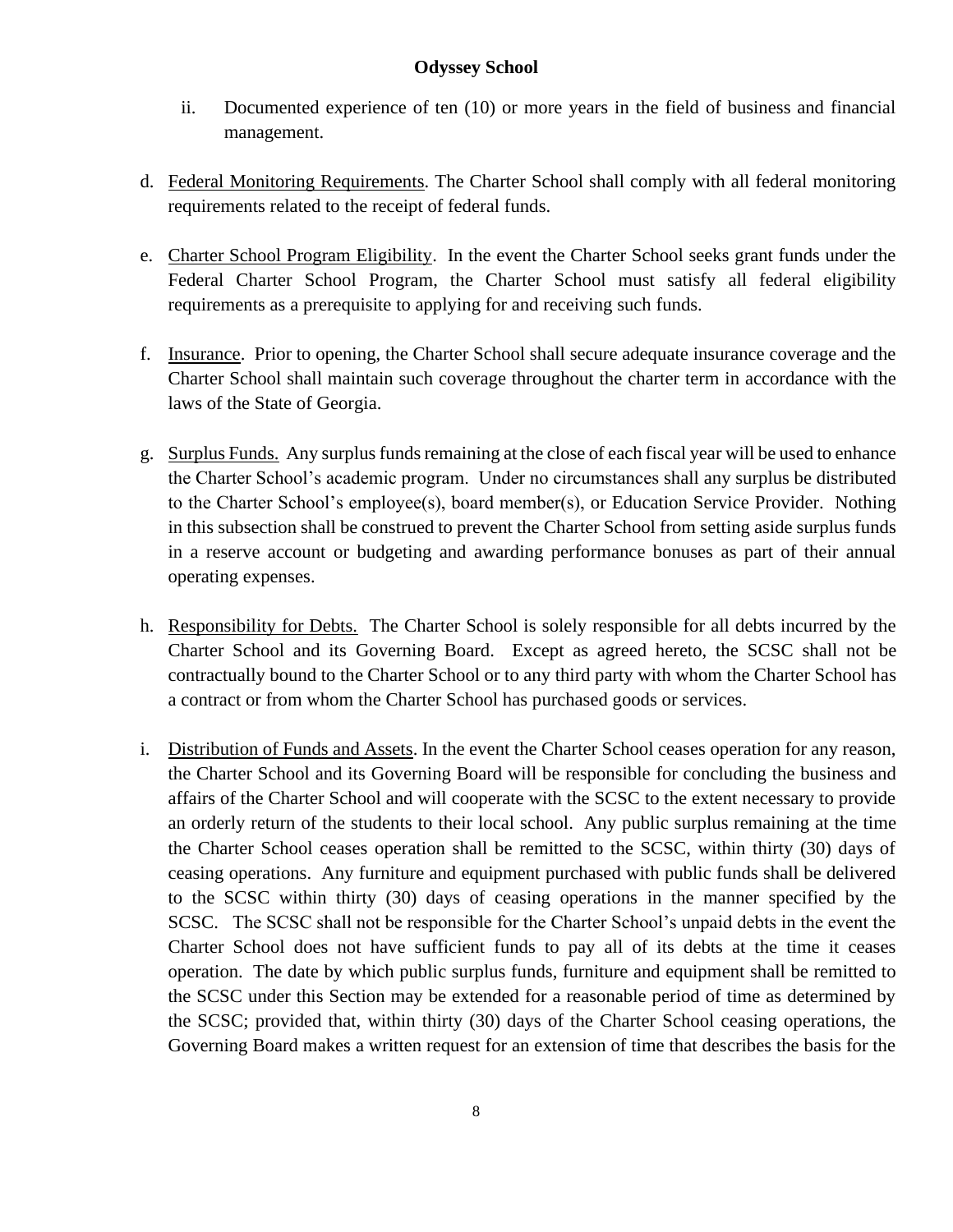request. Nothing in this Section shall preclude the Petitioner from acquiring tail insurance to comply with the obligations of this Section.

- j. Preference in Contracting. The Charter school shall give preference in contracting and purchasing of services and materials to businesses identified in O.C.G.A. § 20-2-2084(d)(2).
- k. Deficit Reduction. If at any time during the charter term the SCSC determines that the Charter School has a negative cash balance or an unrestricted days cash of less than fifteen (15) days, the Charter School may be required to submit a financial risk-avoidance plan, monthly SCSC Fiscal Compliance Template reports and monthly bank statements from all banks utilized by the Charter School. Submission shall be in the form and manner specified by the SCSC Executive Director. This subsection shall not be construed to limit any other SCSC authority to require the Charter School to submit additional financial reports unrelated to deficit reduction.
- 16. Compliance with Other Laws, Rules, and Regulations. The Charter School shall operate in accordance with the United States Constitution, the Constitution of the State of Georgia, and all applicable federal, state, and local laws that may not be waived pursuant to O.C.G.A. § 20-2-2065, including, but not limited to, the following provisions:
	- a. Civil Rights, Insurance, Health, Safety, and Conflicting Interests. The Charter School shall operate in accordance with all applicable federal, state, and local rules, regulations, court orders and statutes relating to civil rights; insurance; the protection of the physical health and safety of students, employees, and visitors; conflicting interest transactions and the prevention of unlawful conduct.
	- b. Asbestos Remediation. The Charter School shall comply with the terms of any applicable asbestos remediation plan.
	- c. Unlawful Conduct. The Charter School shall be subject to all laws relating to unlawful conduct in or near a public school.
	- d. Student Conduct and Discipline. The Charter School shall maintain and implement a written policy regarding student discipline, which policy shall be consistent with due process.
	- e. State Board of Education Rules. The Charter School shall operate in accordance with all SBOE Rules promulgated in accordance with O.C.G.A. § 20-2-240 during the term herein that are not subject to any waiver granted in Section 7 above.
	- f. Prohibition on Discrimination. The Charter School shall not discriminate against students on the basis of disability, race, creed, color, gender, national origin, religion, ancestry, marital status,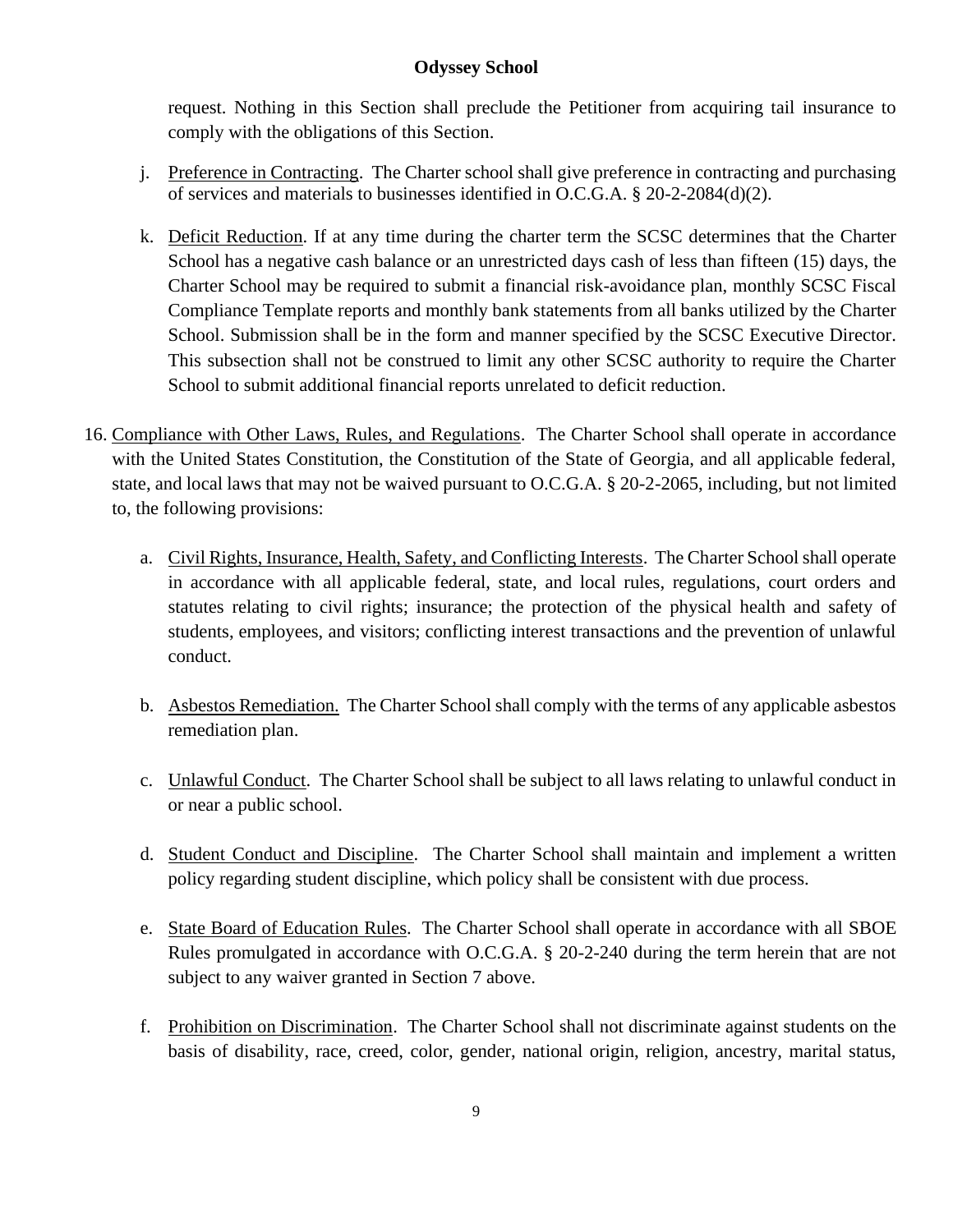academic ability, the need for special educational services, or any other characteristic protected by local, state, or federal law.

- g. Reporting Requirements. The Charter School shall be subject to all reporting requirements of O.C.G.A. §§ 20-2-160, 20-2-161(e), 20-2-320, and 20-2-740.
- h. Tuition. The Charter School shall not charge tuition or fees to its students except as may be authorized for local boards pursuant to O.C.G.A. § 20-2-133.
- i. Brief Period of Quiet Reflection. The Charter School shall comply with O.C.G.A. § 20-2-1050, which requires a brief period of quiet reflection.
- j. Individual Graduation Plans. The Charter school shall comply with O.C.G.A. § 20-2-327 related to Individual Graduation Plans.
- k. Family Educational Rights and Privacy Act. The Charter School is subject to all provisions of the Federal Family Educational Rights and Privacy Act, 20 U.S.C. § 1232g. In the event the Charter School closes, it shall transmit all official student records in the manner prescribed by the State Board.
- l. QBE Formula Earnings. The Charter School acknowledges that criteria used to calculate Quality Basic Education (QBE) funding may not be waived.
- m. School Nursing Program. The Charter School shall implement a nursing program in accordance with O.C.G.A. § 20-2-771.2.
- n. Student Fees and Charges. The Charter School shall comply with SBOE Rule 160-5-1-.12 to preserve the rights of students regarding payments and fees.
- 17. Education Service Providers. If the Charter School elects to contract or amend a contract with an Education Service Provider at any point during the term of the Charter, the Charter School shall seek and receive approval of the contract or amendment from the SCSC Executive Director prior to the execution of the contract or amendment.
- 18. Compliance with the Rules, Practices, Policies, and Procedures of the SCSC. The Charter School shall operate in accordance with the rules, practices, policies, and procedures established by the SCSC under the authority granted by O.C.G.A. §§ 20-2-2080 *et seq.*
- 19. Employment Matters. Individuals employed at the Charter School shall not be considered employees of the State Board, Department, or the SCSC.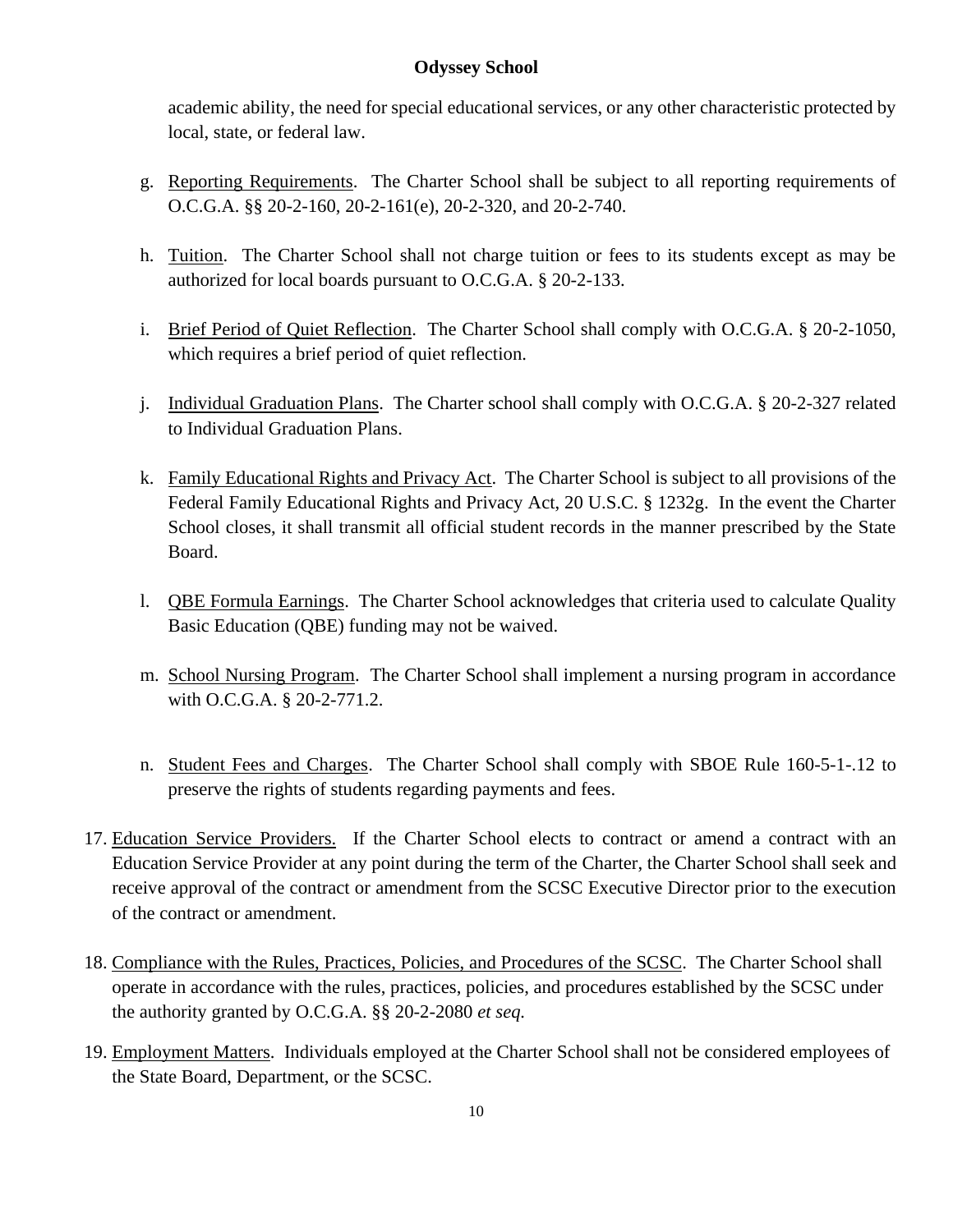- a. Criminal Record Checks. The Charter School shall adopt criminal record check procedures. The Charter School shall comply with all provisions of O.C.G.A. § 20-2-211.1 relating to fingerprint and criminal record checks for all prospective staff members or any individual that will have substantial contact with students prior to beginning work at the Charter School or having contact with students.
- b. Teachers' Retirement System. All qualified teachers at the Charter School shall be members of the Teachers Retirement System of Georgia ("TRS") and subject to its requirements. The Charter School is responsible for making arrangements with TRS and making monthly contributions for its teachers in accordance with state requirements. For the purposes of this subsection, the term "teacher" shall have the definition provided in O.C.G.A. § 47-3-1.
- c. Employment Preference. The Charter School shall comply with O.C.G.A. § 20-2-2084(d)(1) regarding employment preference. The Charter School shall maintain and provide the SCSC, upon request, documentation to support the Charter School's compliance with O.C.G.A. § 20-2- 2084(d)(1), including but not limited to: all advertisements for open positions, resumes received by the Charter School and records of interviews conducted by the Charter School. The Charter School shall not use third-party contractors to circumvent the requirements of this subsection.
- d. Performance Evaluation System. The Charter School shall utilize the performance evaluation system adopted by the State Board pursuant to O.C.G.A. § 20-2-210 for all personnel for which it is required by rule or law, including personnel employed by an Education Service Provider. At least two individuals employed by the Charter School shall be credentialed to administer the teacher evaluation system. At least two (2) individuals employed by the Charter School or on the Charter School Governing Board shall be credentialed to administer the leader evaluation system. The Charter School may not delegate the evaluation of its School Leader to any individual or entity who is not a member of the Charter School Governing Board.
- e. School Personnel. Teachers and other instructional staff and faculty must be employees of the Governing Board and may not be employed by an Educational Service Provider or other entity affiliated with an Educational Service Provider. The School Leader may be employed by an Educational Service Provider only if the Governing Board retains the authority to select and dismiss that individual from service at the Charter School. Non-instructional staff, such as the Chief Financial Officer, business manager, bookkeeper, maintenance personnel, may be employed by entities other than the Governing Board; however, the Governing Board shall remain responsible and accountable for all operations, compliance, and performance of any and all selected contractors. The Governing Board shall ensure that the School Leader establishes a regular and ongoing physical presence in the school that allows the individual to oversee daily operations.
- 20. Record Inspection. Subject to state and federal laws, the SBOE, the GaDOE and their agents, the SCSC and their agents and the State Auditor's office shall have the right to examine and copy all records, reports, documents, and files relating to any activity, program, or student of the Charter School. Any records maintained by a vendor for the services it performs on behalf of the Charter School that relate to school-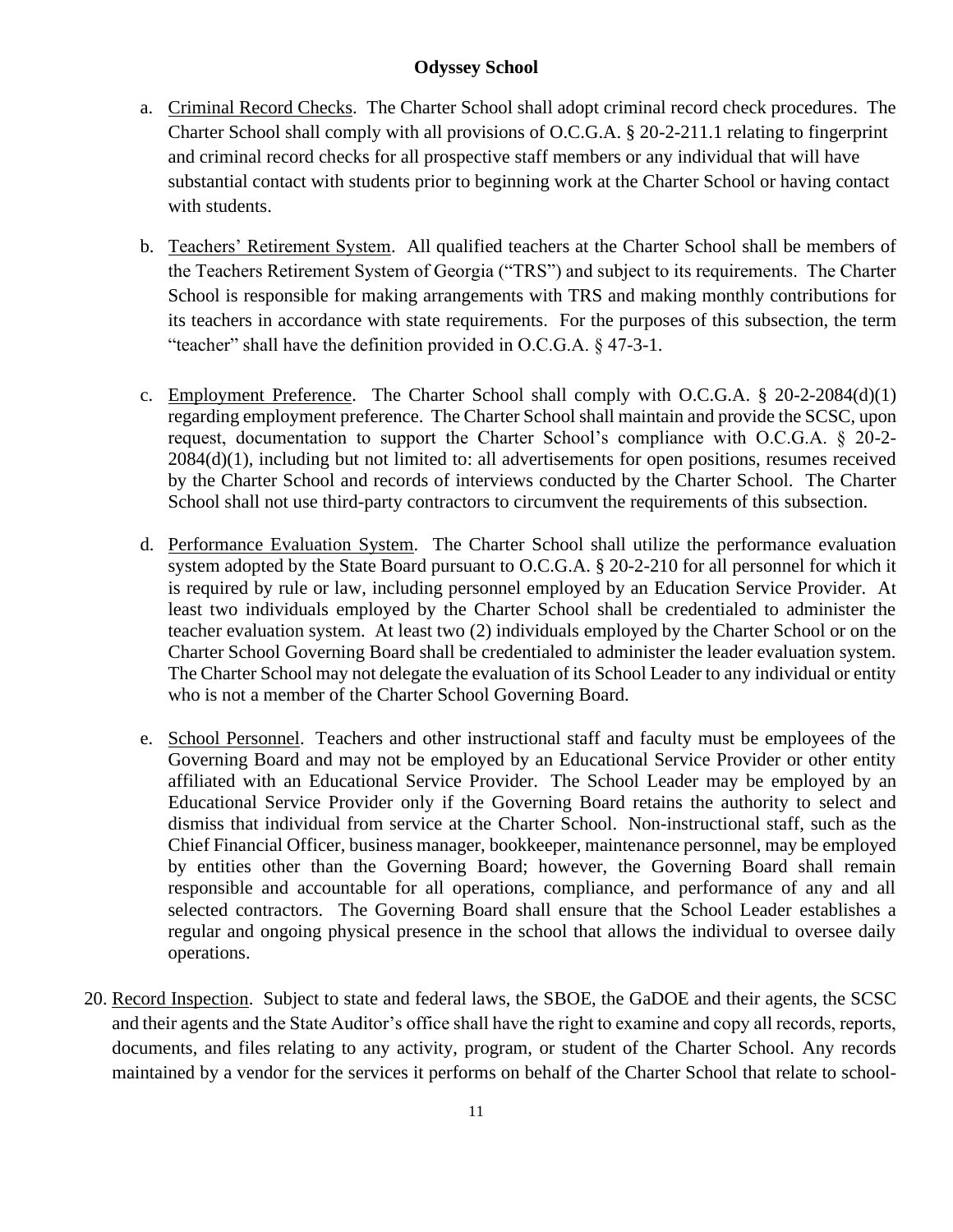level operations (such as personnel and financial records) shall be available for immediate access by the school as well as the State Board, Department, SCSC, and State Auditor in accordance with this section.

21. Record Retention. In the event of closure, the Charter School shall ensure the maintenance and retention of appropriate records and shall provide for such maintenance and retention at the school's expense. The Charter School shall adopt a records retention policy that aligns with the requirements of SBOE Rule 160- 5-1-.14 "Transfer of Student Records" and accompanying Guidance. Neither the GaDOE nor the SCSC shall be required to assume possession of school-level records except as required by Section 29 of this Charter or applicable law. Failure to comply with or appropriately delegate this duty may be considered a breach of contract. Upon exhaustion of applicable retention schedules and upon request from the Charter School or its authorized representative, the SCSC may facilitate coordination for the transfer of remaining permanent records to the Georgia Archives.

# 22. Facilities.

- a. Approval of Site and/or Facility. The Charter School shall obtain proper approval in accordance with SCSC Rule 691-2-.06 for all sites and/or facilities prior to committing to any certificate of lease or ownership, prior to commencing any construction and prior to student occupation. If the Charter School contracts with an architect, construction manager, or other construction professional to manage the site or facility selection and development process, the SCSC will continue to hold the Charter School accountable for adhering to the requirements for site and facility approval. The Charter School shall not add or change facilities without approval from both the SCSC Executive Director and GaDOE's Facilities Services Division ("Facilities Service Division"). The Charter School shall contact the Facilities Services Division regarding the following:
	- i. Site Approval. The Charter School shall contact the Facilities Services Division to obtain site approval as soon as practicable. Failure to provide at least a six (6) months' notice to the Facilities Services Division prior to the proposed site's occupation may delay the Charter School's opening date. Once site approval has been granted, the Charter School will be issued a site code. The Charter School shall not commit to any certificate of lease or ownership, commence any construction, nor allow student occupation prior to site approval.
	- ii. Architectural Review. The Charter School shall submit and have approved by the Facilities Services Division all architectural plans for any facility that will house the Charter School during the charter term. The Charter School shall not commit to any certificate of lease or ownership, commence any construction, nor allow student occupation prior to architectural review and Facilities Services Division approval.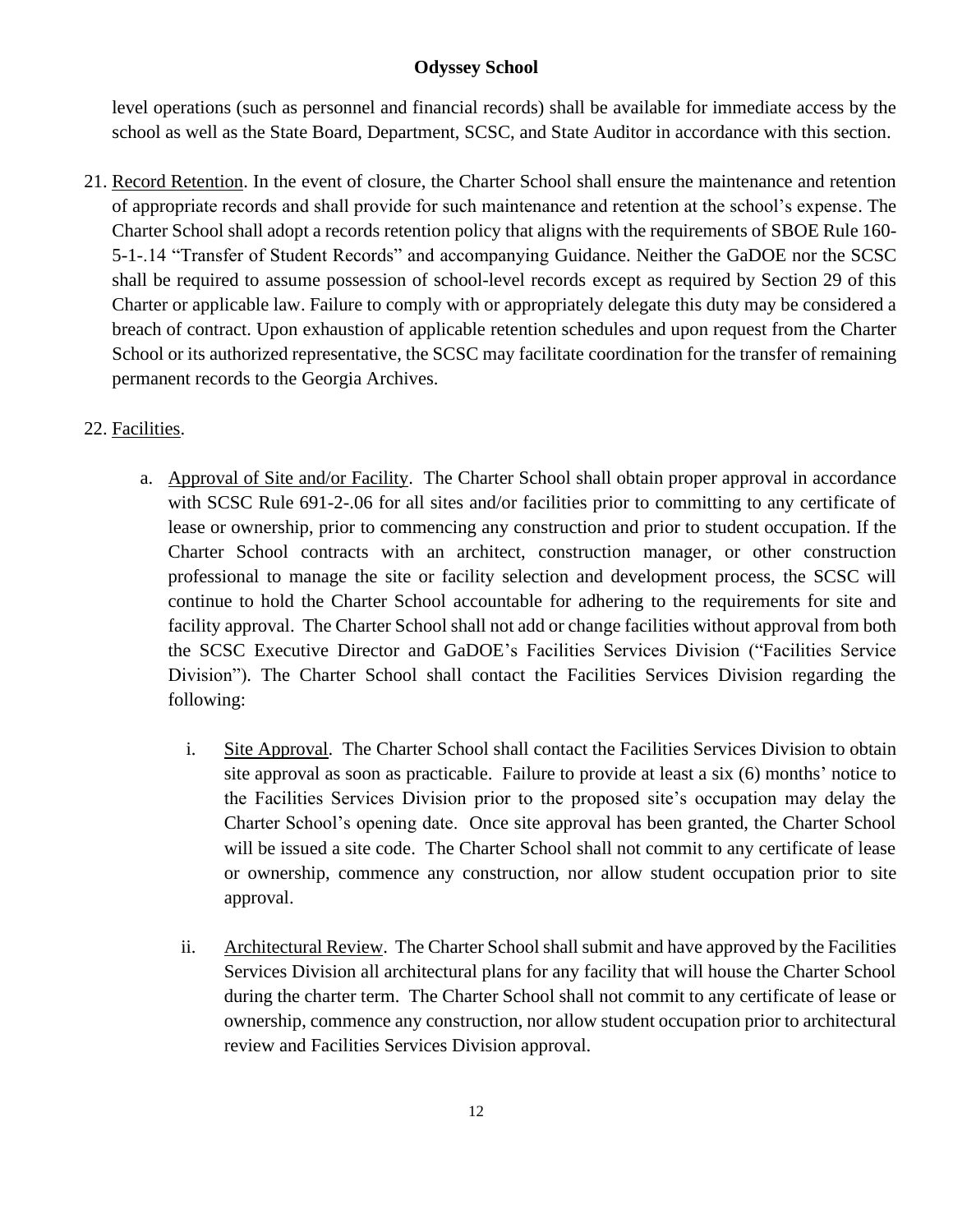- iii. School Code Approval. After securing both site approval and architectural review approval a school code shall be obtained. The Charter School shall contact the GaDOE and make a request for a school code. The Charter School shall properly obtain a school code prior to occupancy of the site and/or facility.
- 23. Transportation. To the extent the Charter School offers a transportation program for its students, the Charter School shall ensure that the program complies with all applicable laws governing transportation of students.
- 24. Food Services. To the extent the Charter School offers a food service program, the Charter School shall ensure that the program complies with all applicable laws governing food service for students.
- 25. Projected Enrollment. For the purpose of funding students enrolled in the Charter School each year the Charter School offers a new grade level, the Charter School may be required to provide the SCSC a projected student enrollment count that includes prospective student names, Georgia Testing Identifier (GTID), if available, and any other information as requested by the SCSC. The Charter School shall provide this information by the deadline established by the SCSC and in the form and manner as requested by the SCSC. The information provided by the Charter School pursuant to this section may be verified by the SCSC through an onsite visit or by other means.
- 26. Data Collections. The Charter School assumes sole responsibility for accurate and timely collection and transmission of required data submissions to the SCSC and other government agencies, including but not limited to: the GaDOE, the Georgia Professional Standards Commission, and the United States Department of Education. The Charter School shall utilize a Student Information System that is compatible with the system utilized by the GaDOE. Upon signature of the charter contract, the Charter School affirms its understanding that inaccurate or untimely data may have an adverse impact to the academic, financial and operational standing of the school and further affirms its understanding that the SCSC does not guarantee any opportunity or ability to correct any data reporting errors made by the Charter School.

# 27. Required Trainings.

- a. Data Collections Conference. The Charter School shall send at least one representative to the annual Data Collections Conference held by the GaDOE each year of the Charter School's charter term.
- b. Federal Programs Conference. In each year the Charter School accepts federal funds from the United States Department of Education, the Charter School shall send at least one representative to the annual Federal Programs Conference held by the GaDOE.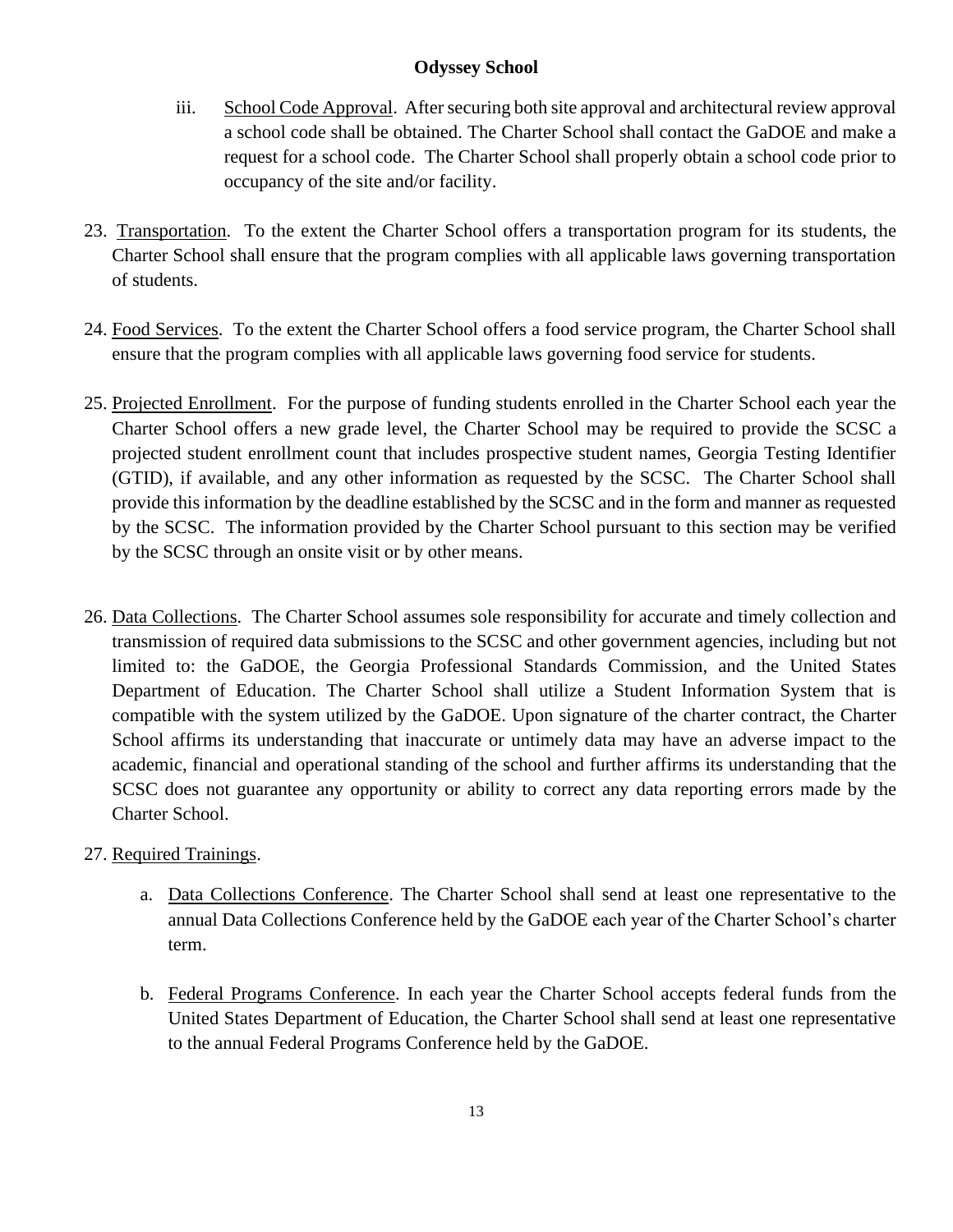c. Governance Training. Each member of the Governing Board shall fulfill all training requirements required by rule and law, including the annual governance training obligation required by O.C.G.A. § 20-2-2084(f) and SCSC Rule 691-2-.03(4).

# 28. Termination of Charter.

- a. Termination Procedures. The parties acknowledge and agree that this Charter may be terminated following the procedures set forth in O.C.G.A. § 20-2-2068, any applicable rule of the State Board, or SCSC Rule 691-2-.04.
- b. Grounds for Termination. The Charter School acknowledges that this Charter may be terminated for any reason set forth in law or any applicable rule of the State Board or SCSC, including, but not limited to:
	- i. The Charter School's failure to comply with any material provision set forth in this Charter, provided that they shall be notified by certified mail and be given thirty (30) days from receipt of notice to cure the breach. The nature and outcome of the breach shall be memorialized and maintained by the SCSC in accordance with applicable record retention schedules;
	- ii. The Charter School's failure to comply with any recommendation or direction of the State Board with respect to O.C.G.A. § 20-14-41;
	- iii. The Charter School's failure to adhere to any material term of this Charter, including but not limited to the performance goals set forth in Section 9 above;
	- iv. The Charter School's failure to meet generally accepted standards of fiscal management;
	- v. The Charter School's violation of applicable federal, state, or local laws, or court orders;
	- vi. The existence of competent substantial evidence that the continued operation of the Charter School would be contrary to the best interests of the students or the community;
	- vii. The Charter School's failure to comply with any provision of the Charter Schools Act; or
	- viii. The existence of conditions that place the health, safety, or welfare of students or staff of the Charter School in danger.
- 29. School Closure. In the event the school ceases operations, either through non-renewal, early termination, voluntary closure, or other means, the Petitioner shall retain ownership, including all incumbent responsibilities of an operational state charter school, of all records for a period of one year from the later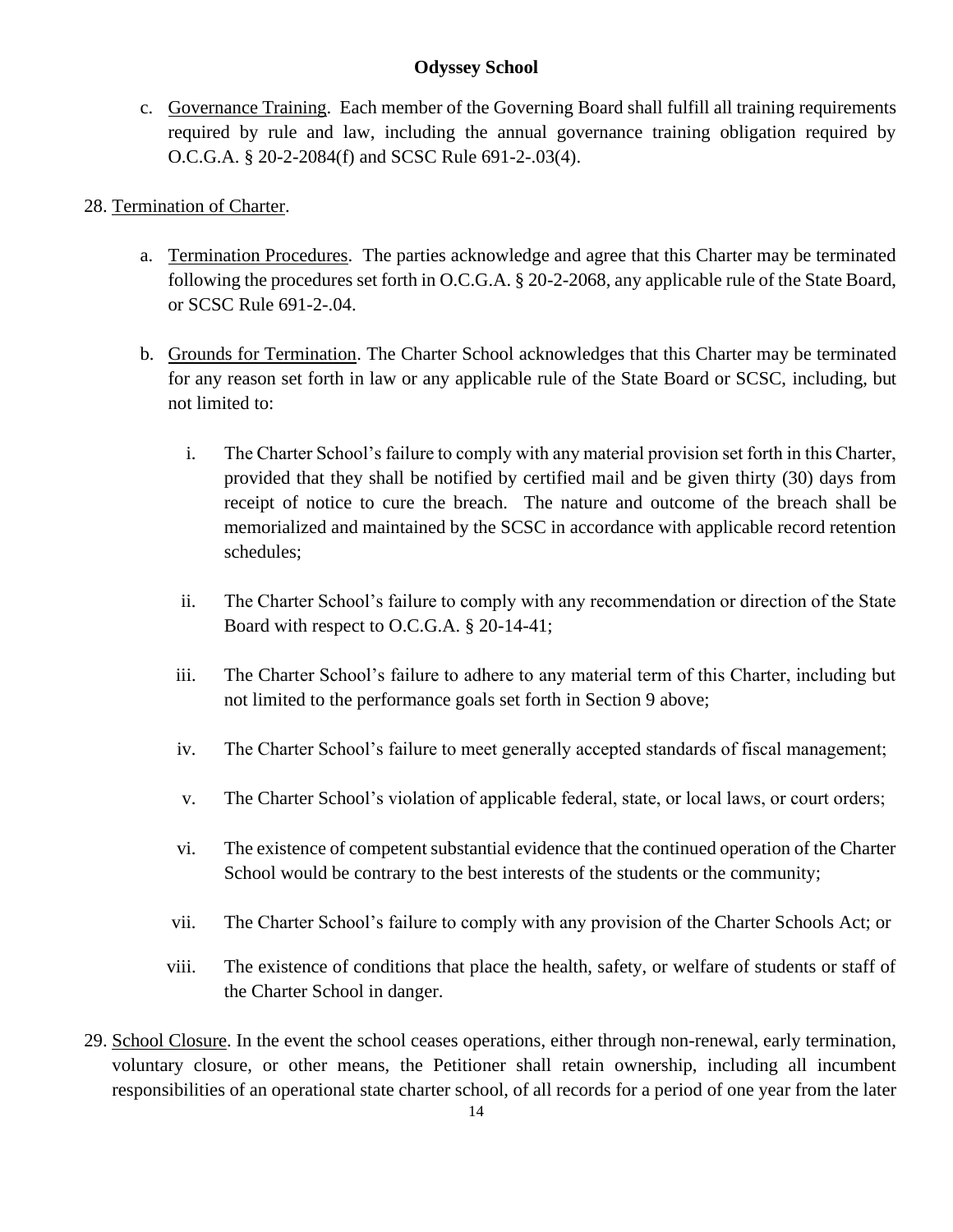of the date the charter contract expired, the date the charter contract was terminated, or the date the state charter school ceased operations. Incumbent responsibilities include, but are not limited to, transferring student records to public or private schools, schools operated by the Department of Juvenile Justice, and the local school system or schools from which the records are requested. After the one-year period, the Petitioner shall transfer all records, including student records, to the SCSC in the format and manner specified by the SCSC. However, nothing in this Section shall preclude the Petitioner from maintaining copies of Charter School records beyond one year consistent with the Charter School's records retention schedule and not inconsistent with applicable state and federal student privacy or confidentiality laws.

a. Surety. The Charter School shall maintain a surety bond throughout the entirety of its charter term and six months following the conclusion of the charter term to assure the faithful performance of the duties of the school and its employees, including the fulfillment of Charter School's obligations in closing the financial affairs in the event the school ceases operation. The bond shall be in an amount no less than \$100,000.00 to be payable to the State of Georgia through the State Charter Schools Commission. The bond shall be furnished by a company authorized to do business in Georgia. The provisions of this subsection shall not be interpreted to preclude Charter School from obtaining liability insurance coverage or surety or fidelity bonds in addition to or in excess of the requirements of this subsection.

### 30. Renewal, Non-Renewal, and Probationary Term.

- a. Renewal. The Charter may be renewed by agreement of the parties following the procedures set forth in the Charter Schools Act and accompanying SCSC Rule. The parties recognize that the renewal process will commence prior to the conclusion of the final year of the charter term and, as a result, the SCSC renewal decision will likely not include student achievement and school operational data from the final year of the charter term.
- b. Non-Renewal. Any grounds for termination stated in Section 25b above also may be grounds for non-renewal. In addition, the SCSC may elect not to renew the Charter if the petition for renewal does not comply with the Charter Schools Act and the rules, regulations, policies, and procedures promulgated in accordance with the Charter Schools Act or if the SCSC deems that the Charter School has not sufficiently increased student achievement or is no longer in the public interest notwithstanding the Charter School's performance on the SCSC Comprehensive Performance Framework.
- c. Probationary Term. In the event the SCSC determines that the Charter School has failed to comply with any provision of this Charter, the SCSC may elect to grant a renewal for a probationary term, within which term the Charter School must come into compliance satisfactory to the SCSC.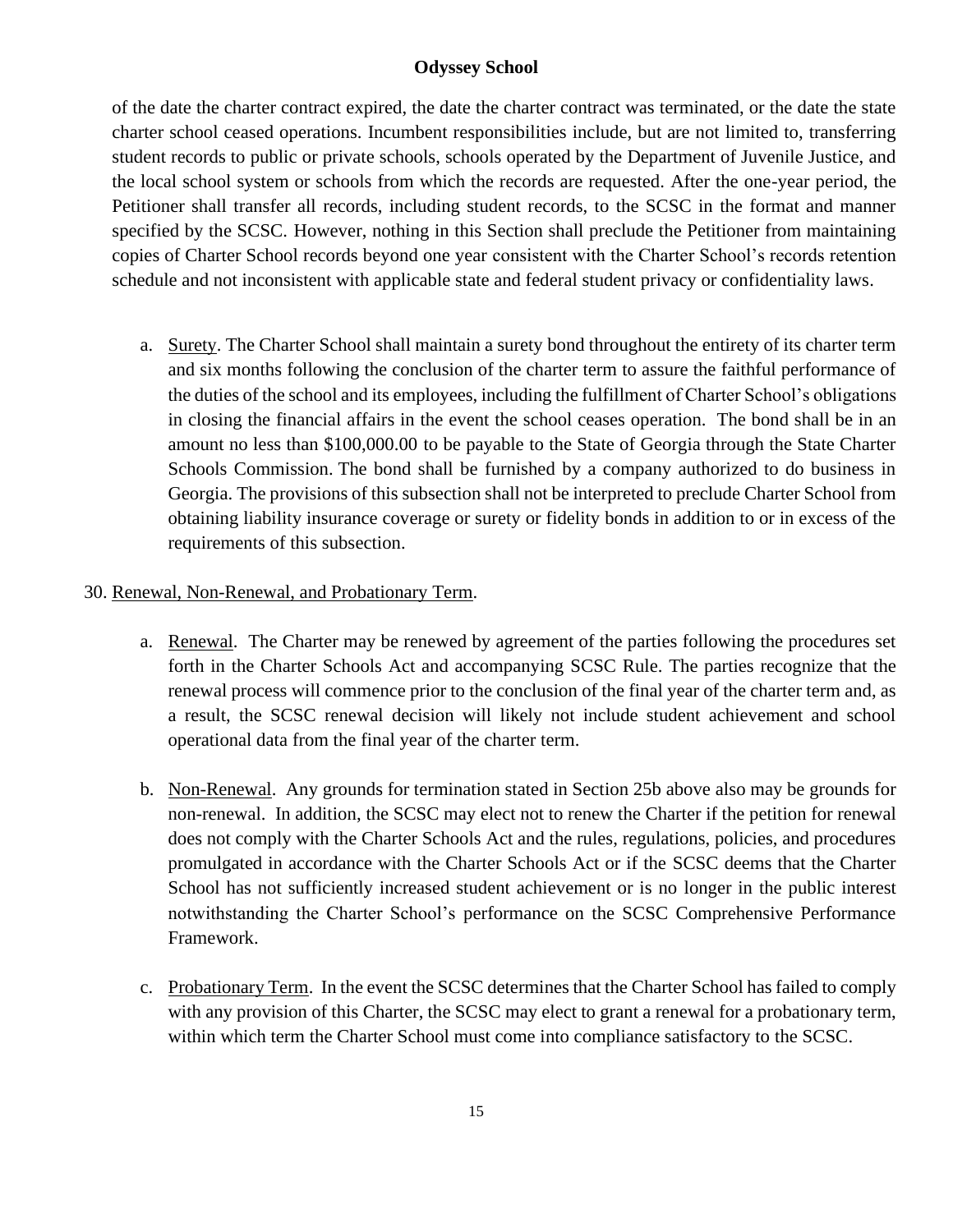- 31. Temporary Extension. At the discretion of the SCSC, this Charter may be extended for a grace period not exceeding sixty (60) days.
- 32. Amendments to the Charter. Any material term of this Charter, to be determined by the SCSC, may be amended in writing upon the approval of the SCSC and a majority of the Governing Board of the Charter School. Any proposed amendment shall be made in accordance with SCSC Rule.
- 33. Administrative Clarifications. Any clarification to a non-material term of this Charter, as determined by the SCSC, shall be submitted in writing to the SCSC for review. Any non-material term of this Charter may be clarified upon in writing by SCSC staff.

# 34. Indemnification.

- a. The Charter School agrees to indemnify, defend and hold harmless the GaDOE, the SCSC, and the State Board, their officials, officers, employees, agents, volunteers, and assigns (all of whom hereinafter may collectively be referred to as "Indemnitees"), from any and all claims, demands, suits, actions, legal or administrative proceedings, losses, liabilities, costs, interest, and damages of every kind and description, including any attorneys' fees and/or litigation and investigative expenses, for bodily injury, personal injury, (including but not limited to the Charter School's employees), patent, copyright, or infringement on any intellectual property rights, or loss or destruction of property (including loss of use, damage or destruction of Indemnitee owned property) to the extent that any such claim or suit was caused by, arose out of, or contributed to, in whole or in part, by reason of any act, omission, professional error, fault, mistake, or negligence whether active, passive or imputed, of the Charter School, their employees, agents, representatives, or subcontractors, their employees, agents, or representatives in connection with or incidental to their performance of this Charter regardless of whether such liability, claim, damage, loss, cost or expense is caused in part by an Indemnitee.
- b. The Charter School shall be excused from their indemnification obligations above: (a) If the claims, demands, suits, actions, proceedings, losses, liabilities arise solely and exclusively out of the negligence of the Indemnitee seeking indemnification; or (b) If the Indemnitee fails to (i) provide written notice of the third party claim or suit within a reasonable time, (ii) cooperate with reasonable requests of the Charter School related to the indemnification; or (iii) assist the Charter School with the defense of such claim or suit.
- c. The Charter School's obligations to indemnify any Indemnitee shall survive the completion, expiration, or termination of this Agreement for any reason.
- 35. Non-Agency. The parties expressly acknowledge and agree that the Charter School is not acting as the agent of the State Board, Department, or SCSC except as required by law or this Charter. The Charter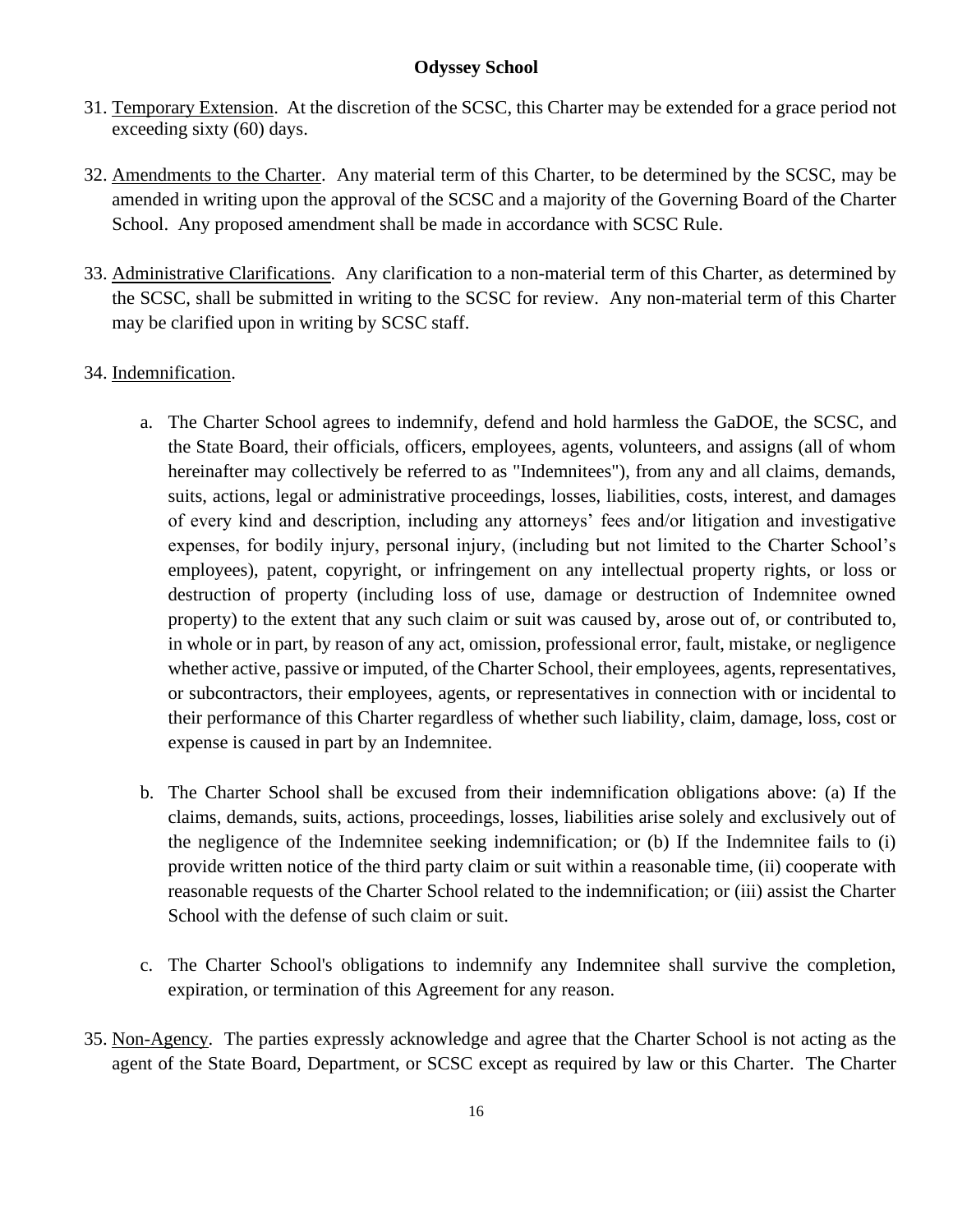School acknowledges that it is without authority to, and will not, extend the faith and credit of the State Board, Department or SCSC to any third party.

- 36. Delegation. The Charter School acknowledges and agrees that the functions and powers provided for in this charter may be exercised only by the Charter School and may not be delegated to a third party without written agreement by the parties.
- 37. Assignment. This Charter shall not be assigned or transferred by the Charter School unless consented to in writing by the SCSC.
- 38. Third-Party Beneficiaries. There are no third-party beneficiaries to this Charter. The Charter School's staff, students, parents, or related organizations are not beneficiaries to this Charter.
- 39. Application of Amended Law. This Charter is subject to applicable federal and state laws, rules and regulations and shall be deemed amended to reflect applicable changes to those laws upon the effective date of any such change.
- 40. Non-Waiver. No waiver of any breach of this Charter shall be held as waiver of any other or subsequent breach.
- 41. Severability. If any provision of this Charter is determined to be unenforceable or invalid for any reason, the remainder of the Charter shall remain in full force and effect.
- 42. Contradicting or Conflicting Provisions. If any provision of the Charter is determined to contradict or conflict with any other provision of the Charter, the contradiction or conflict shall be resolved in favor of the broad flexibility guaranteed pursuant to O.C.G.A. § 20-2-2065 *et seq.*
- 43. Governing Law and Venue. This Charter shall be governed by, subject to, and construed under the laws of the State of Georgia. This Charter shall be interpreted in accordance with O.C.G.A. §§ 20-2-2060 *et seq.* and §§ 20-2-2080 *et seq.*, as amended within the term of this Charter. Any action brought by one party to this Charter against another party shall be brought in the Superior Court of Fulton County.
- 44. Entire Agreement. This Charter sets forth the entire agreement between the Petitioner, and the SCSC with respect to the subject matter of this Charter. All prior contracts, representations, statements, negotiations, understandings, and undertakings between the Petitioner and the SCSC are superseded by this Charter. The Charter shall not preclude the Charter School from entering into or maintaining any agreement with the Local Board provided no such agreement supersedes, overrides or conflicts with any provision of this Charter. The petition submitted to the SCSC serves only as the formal application for the Charter School and does not constitute a contract between the SCSC and the Petitioner. This Charter supersedes and overrides any provisions contained in the petition that conflict with this Charter.